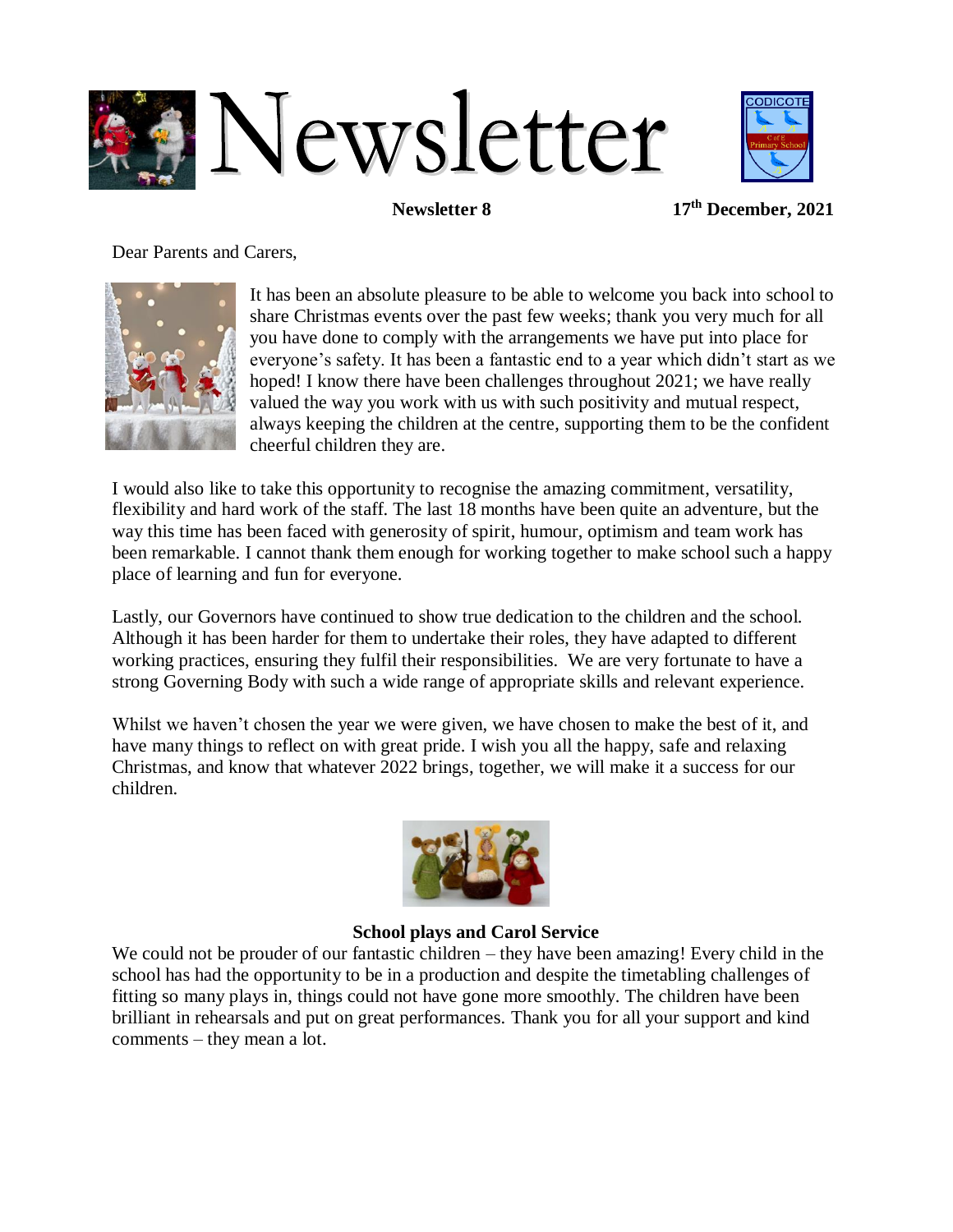

### **Christmas Lunch**

A huge thank you to Elaine, our school cook, and her lovely team, Carol, Janine and Melanie, who produced a delicious lunch for us all on Wednesday. They worked so hard to get everything ready and served with a smile, even down to the last meal served.



# **Christmas Tree Festival**



For a number of years, we have decorated a tree for the Hitchin Christmas Tree Festival. Everyone is involved, from Nursery to Year 6, and we always have a wide and varied selection of decorations. This year, for the first time ever, we were delighted to win first place with our tree 'Wishing you a heavenly Christmas', on the theme of angels. Any ideas for next year will be welcomed!



### **Pantomime**

We had a fantastic time at the pantomime - due to cancellations, we were the only school there! The children's behaviour was outstanding throughout, and we enjoyed a brilliant show. The children had many highlights – the most popular moment appears to be when Year 6 were soaked during a laundry washing scene; it is a good job they, and the staff, are such good sports! We really appreciate the hard work of the PTFA, who funded the coach costs, and you for supporting this trip and the PTFA events.



# **Reading Challenge!**

The reading challenge is continuing to go well and we are currently enjoying relaxing in the Bahamas! Please keep reading with your children – we hope to get home by Monday!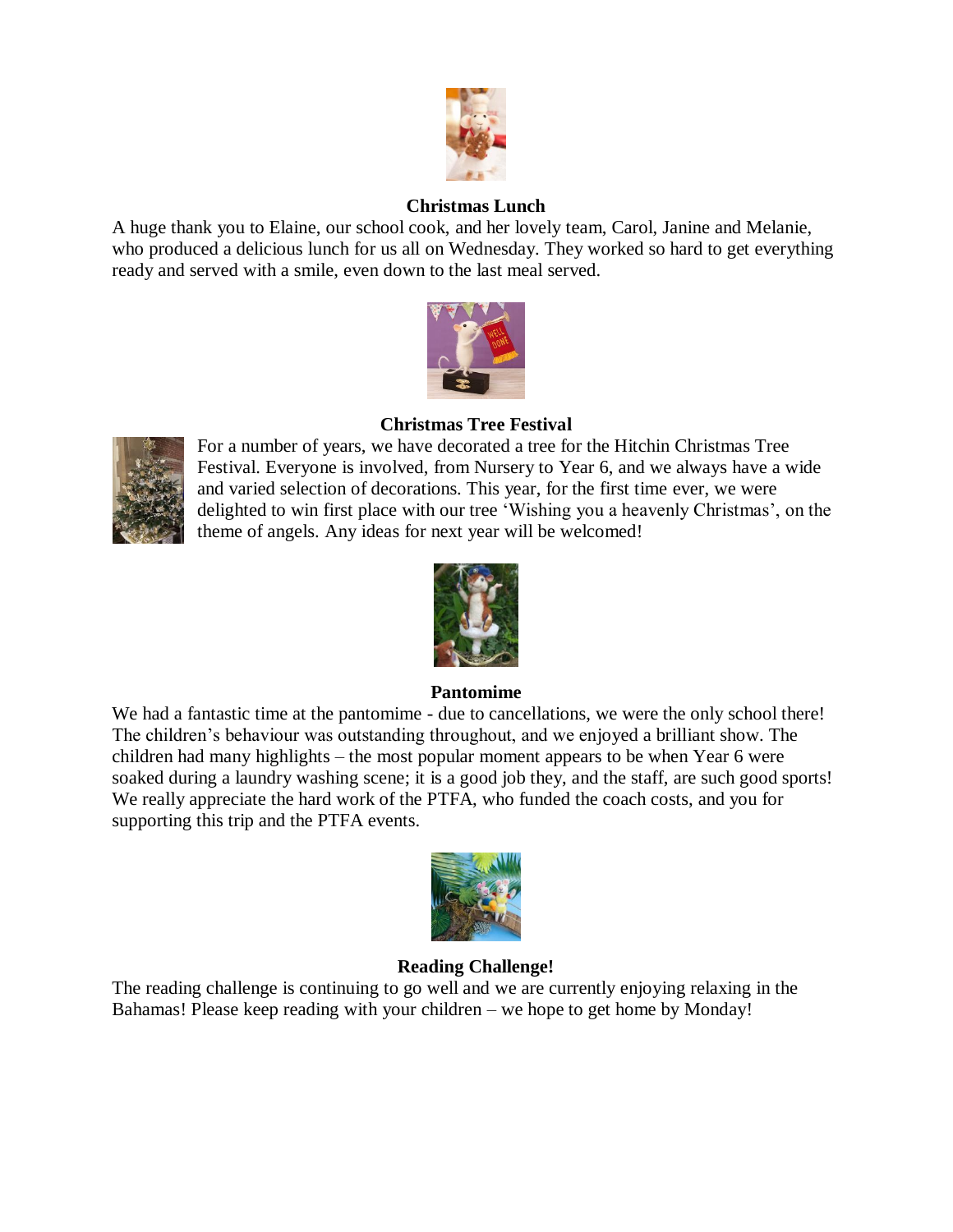

### **School Uniform and Shoes**

There have been a number of variations of school uniform creeping in recently, including a wide range of shoe and boot types. The school uniform is as follows:

- Navy blue skirt, pinafore dress, culottes, navy trousers or grey trousers/shorts
- Pale blue/navy polo shirt\*
- Navy blue jumper/sweatshirt/cardigan/school fleece\*
- White, grey or navy socks/tights
- Sensible black flat shoes
- Blue/white check dresses or playsuits (summer)

Polo shirts, sweatshirts, swear cardigans, fleeces, and coats with the school logo can be bought [Wovina](https://www.wovina.com/collections/codicote-primary-school) - this link is also on the school website. Plain versions are available from supermarkets. Good quality second hand uniform is available free, or for a small donation, from the school office as part of our re-cycling commitment. Whilst it is cold, plain flat black boots may also be worn. Trainers can only be worn for outdoor play and PE.

Please can all uniform be named, so that we can return it to you if it is lost?

As introduced by the School Council a number of years ago, children can wear any socks or tights they choose on Fridays – we call it Funky Friday. It is always a pleasure to see the range and variety, although it does give me tights envy!



### **January arrangements**

Following media reports around the arrangements for schools in January, I can confirm that schools have **not** received any advice or information which would suggest that we will be moving to online learning again. Clearly, the situation may change over the coming weeks, but at this point, the expectation is that we will be back to school on Thursday  $6<sup>th</sup>$  January.



### **Happy New Year – in different languages**

We are aware of a number of families in school where a parent or grandparent has English as an additional language. We would be delighted to receive 'Happy New Year' messages in their first language, which we will display in the hall to welcome the children back. Please send them in via **email** or on paper to the school office. Thank you in advance for your help!